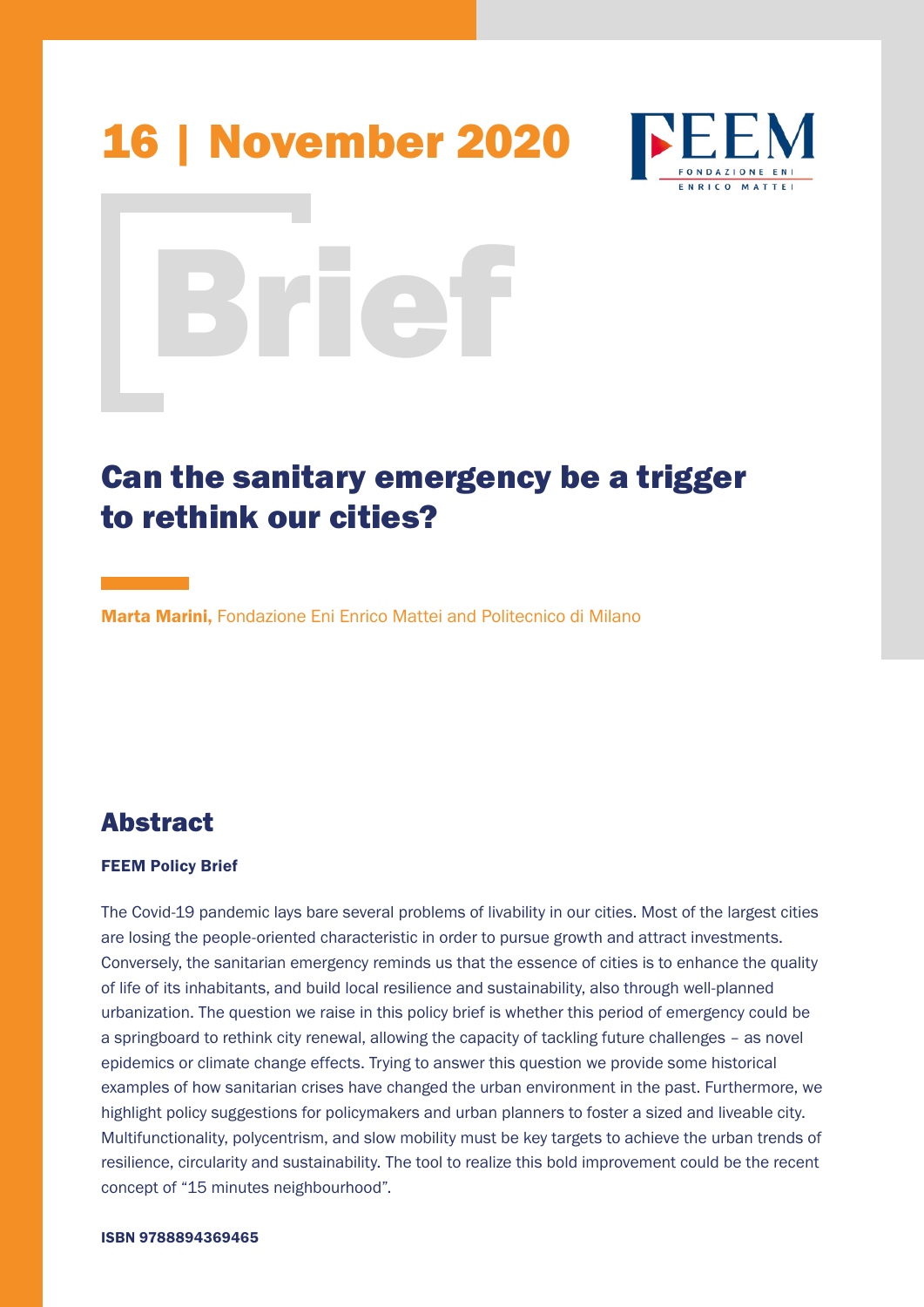

## Sanitarian crises bring urban drastic change

History shows how we conceive changes of the urban environment mainly due to the sanitarian crisis. From the medieval age to the past century urban planning leveraged public health to impose its enhancements. Around the XV century, preventative measures were taken in Venice to stop the spread of the plague; the quarantine – from Latin "forty days" – was the isolation period imposed on all the foreigners. Still in the Venetian city, the first neighbourhood for plague victims only – the "Lazzaretto" – was built. Those neighbourhoods, together with the poorest districts, were planned with few open spaces, with narrow streets, and no light or fresh air was capable to reach the overcrowded houses. In the XIX century most of them were destroyed, in fact, this century witnessed a sanitary reform movement worldwide that led to straighter, smoother, and wider streets, in order to install underground pipe system and to wash them deeply (Budds, 2020).

In particular, during the Industrial era, Doctor John Snow demonstrated how the cholera epidemic, that outbroke in London around the 1850s, was spread through contaminated waters, despite the medieval belief of "miasma" – the prevailing theory whereby diseases spread thought "bad air". Hence, the authorities began to build the sewage infrastructure throughout the city, with a consequent improvement of the health conditions of

inhabitants. Another outstanding urban renovation was the planning of Central Park in New York City, in 1857. The famous rectangle was designed by Frederick Law Olmsted, a landscape architect who was also head of the Sanitary Commission during the Civil War. Olmsted used public health to convince the mayor, claiming that its open spaces would become "the lungs of the city". Until the last century, the sanitary reform movement invested several fields. Suffice it to think of sanatoriums modernist architecture that treated tuberculosis by isolating ill people in buildings purposely designed with large windows, balconies, and flat surfaces that wouldn't collect dust and which were easy to clean. Also Le Corbusier, one of the most famous modernist architect, "was notorious for his obsession with cleanliness in his designs" (Budds, 2020), he calculated the exact amount of square meters of air and square footage of windows that a chamber should have to be healthy. Today, those indexes rule the construction of our house and neighbourhoods.

Nowadays, the globe is once again in a sanitarian emergency and we come across a real-time laboratory full of living examples (Chatterton, 2020) of urban transformation to restrict contaminations. Which kind of teaching are we learning from this pandemic? How our cities and policymakers can benefit from it in the near future?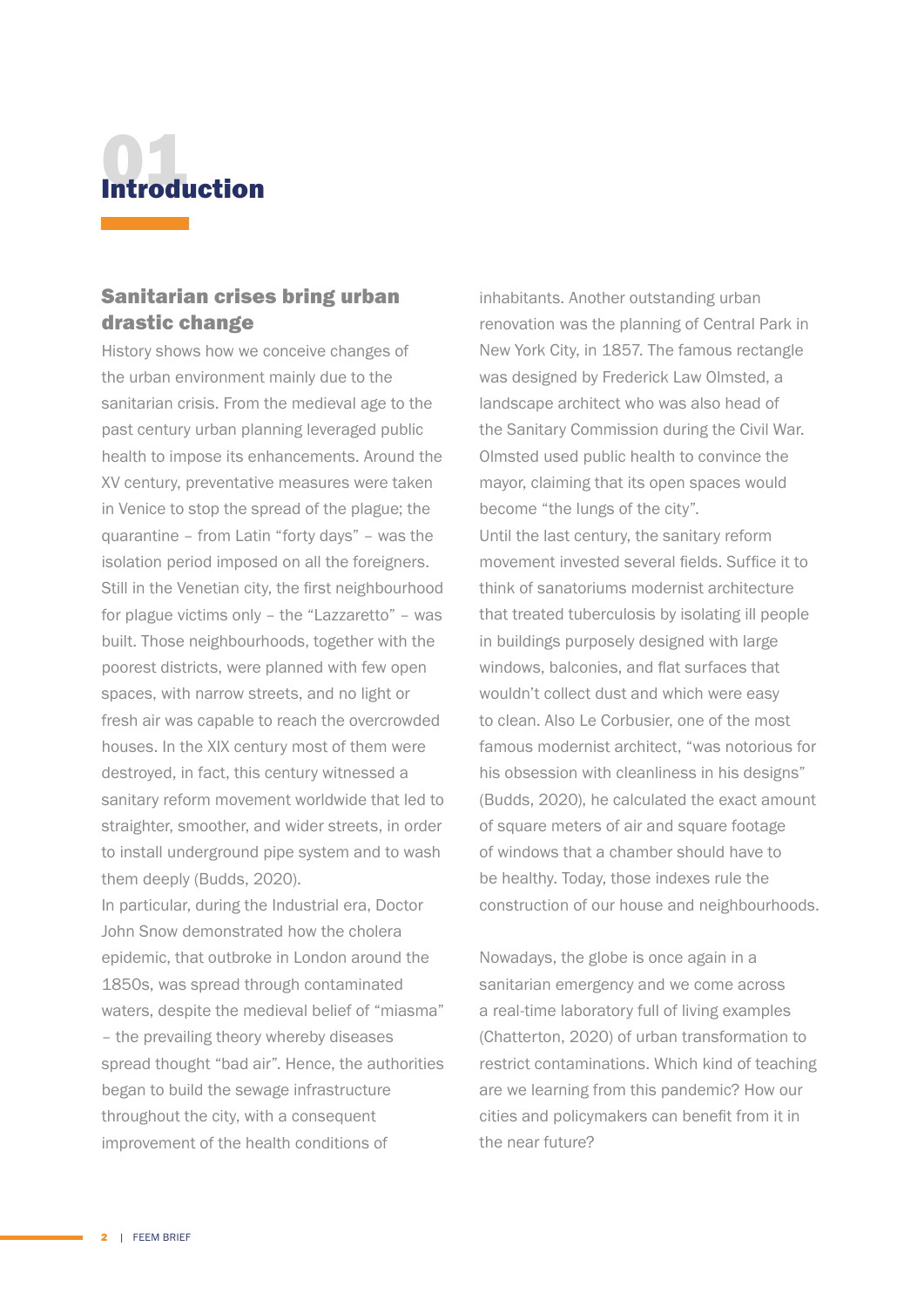This brief investigates the role of urban planning as an enabler of urban liveability, and how it affects the city response to the pandemic emergency. Moreover, it also tries to clarify the differences between the main trends of urban development in order to suggest moves to decision-makers. The targets of circularity, resilience, and sustainability could be achieved through a different arrangement

of neighbourhoods, in particular, the recent concept of "15 minutes neighbourhood" may be used as a practical tool to facilitate the improvement. Lastly, the tool guide principles illustrate how fostering neighbourhoods' autonomy, allowing an adaptable response to the need for new functions, and strengthen nonpolluting mobility.

# Urban planning influences the liveability of cities

It is common knowledge that most of the world population lives in urban areas and that the urbanization trend is increasing: by 2050, one-third of the global population will dwell in cities (UNEP, 2011). The pandemic emergency shows us whether cities are on the front line to face extraordinary phenomena (Wahba, 2020), in fact, this event has caused harder consequences in urban contexts, revealing their weaknesses. Even if the full impact on our cities remains to be seen, can be advocated that there are already several city types where Covid-19 has hit harder (Florida, 2020), and it depends also from the quality of their planning. As Florida (2020) asserts, typologies can be resumed in large, dense cities like New York or London; industrial centres highly polluted as Wuhan or Northern Italian cities; global uber tourist cities. Among the three, the first causes to blamed was density and clustering. Since the outbreak of the pandemic, cities with high urban population density seemed to be

more at risk because of frequent interpersonal contacts. Despite, "a number of hyperdense Asian cities – Singapore, Seoul, Hong Kong, Tokyo, have succeeded in managing the outbreak" (Florida, 2020), not solely due to early lockdowns or severe social distancing measures, but because of the high quality of spaces as well. Indeed, some studies on the US and Chinese cities reveal whether the key determinant is the kind of density: places can be dense and still provide space for people to be socially distant. Broadly, better planned cities have fewer confirmed cases (Fang & Wahba, 2020) than smaller cities with less planned urbanization.

Having spatial clarity and well-organized urban planning will necessarily be reflected in the administrative organization and capacity of services distribution. The pandemic showed how a well spatially organized city can cope better with emergencies, both at a municipal and local level. With a better knowledge of its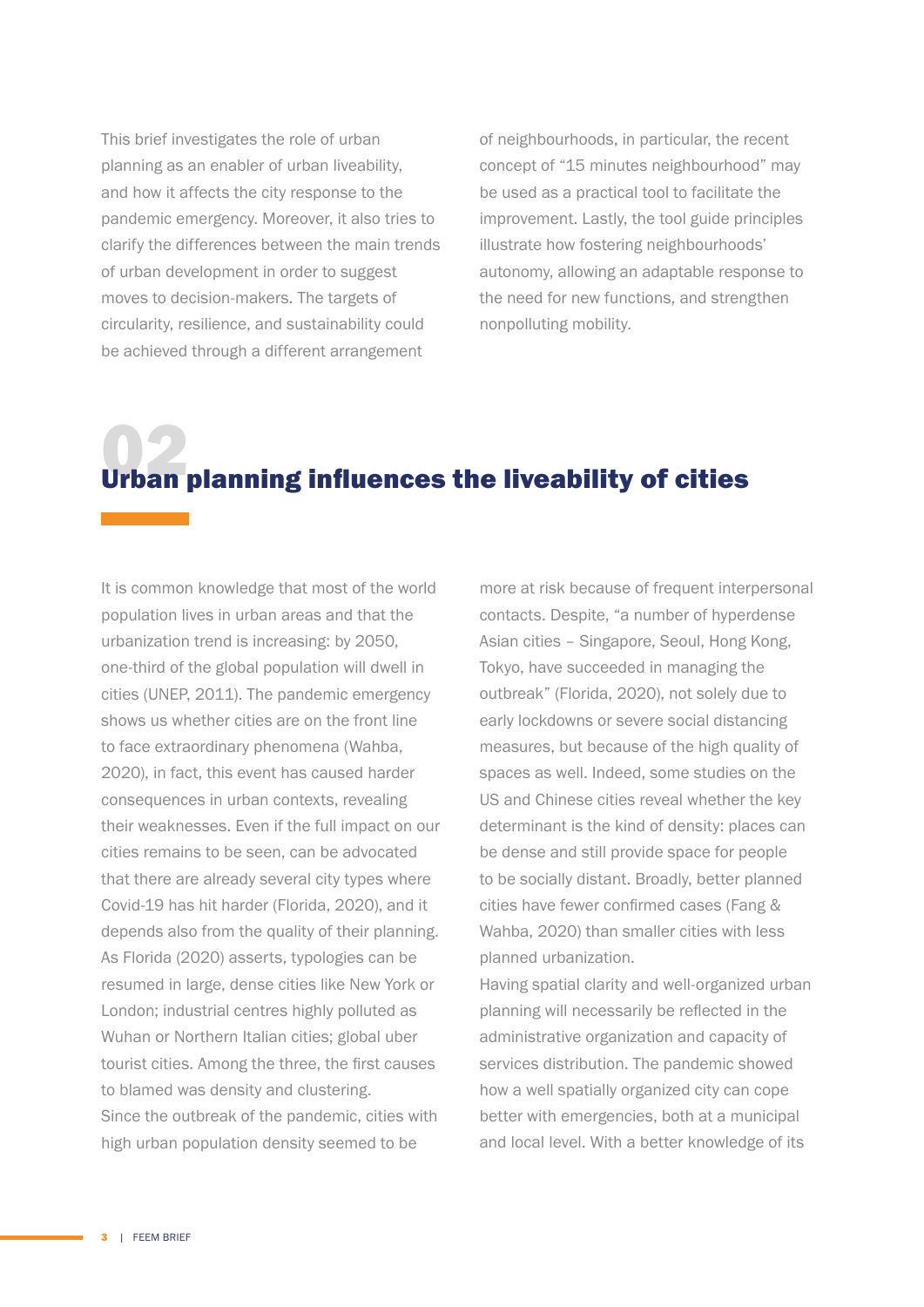spaces, a municipality is able to mobilize fiscal resources, providing higher-grade facilities and services to citizens (Budds, 2020).

Before the pandemic lays bare the spatial weakness of cities, a plethora of studies and initiatives already aims at upgrading urban infrastructures and services to pursue enhancement of better environmental, social, and economic conditions (De Jong et. Al., 2015). Reflecting this trend, newborn categories are coined to individuate and catalogue the several approaches applied in cities: 'green city', 'smart city', 'knowledge city', 'sustainable city', 'resilient city', 'functional city', 'eco-city', 'low carbon city', 'circular city', etc. Despite having slight differences in meaning, these definitions are generally used interchangeably in order to focalize on key aspects of ongoing urban sustainable efforts. Even if the application of these terms responds to specific policy developments, there is an ample risk of misunderstanding. For example, the city of Melbourne is considered a world leader among 'knowledge cities', but its policy is largely defined in terms of 'greenery' the built environment (De Jong et. Al., 2015). The Chinese city of Guangzhou, in collaboration with the Singaporean government, has launched a large scale urban development program named 'Guangzhou Knowledge City', yet the indicators used to support the program are 'eco-city'

indicators (Crane et al. 2012). In the same way, last year the ranking of the most 'circular' cities of Italy was published, still, the indicators used to establish the grade of 'circularity' are referred to a 'sustainable' behaviour of the urban community.

Therefore, this confusion of definitions brings lots of difficulties in establishing the final goals whether municipalities should advocate and later achieve. Moreover, the issue is stressed by the habit of wanting to associate a unique category (as green, smart, knowledge, resilient, etc.) to an urban framework, limit the policy vision. Instead, what the pandemic reminds us is the necessity of a holistic approach to tackle a bold changeover in city improvement, municipalities, and local governments' responsibilities should be more incisive with a shift from facilitators to financiers (Paiho et. Al., 2020), policymakers should invest funds to allow new practices and prevent hoary habits by enacting specific measures. Consequently, the city we should aim to built should respond simultaneously to sustainability, circularity, and resilience, in order to face future challenges. Figure 1 compares the meaning of the three categories to clarify the differences between them.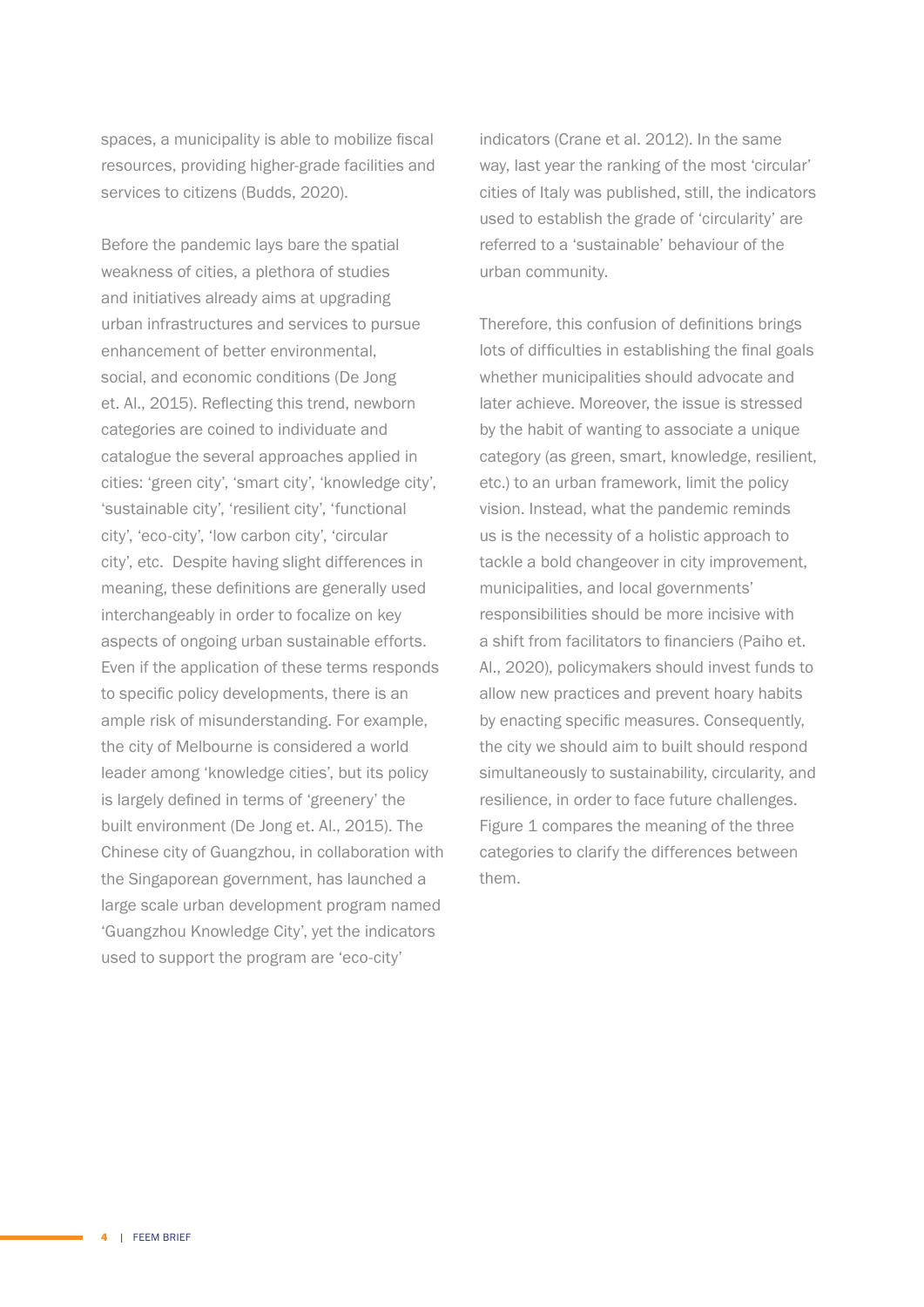# Sustainable, circular, and resilient urban development

In order to be resilient, our cities should be 'multifunctional' and take care of its margins, 'polycentric' where interaction between smaller communities can facilitate circularity, and 'pedestrian' and 'cyclable' to be more sustainable.

"Cities' success is dependent upon their ability to anticipate global trends and transformations" (Wahaba, 2020). To pursue this, multifunctional spaces aim to satisfy the city's need for redundancy and robustness to absorb exceptional events (resilience). These days, communities need spaces with the capability to transform themselves to accommodate functions different from previous intended

uses. For example, tourist structures will change their usage, waiting for tourism to come back. Multifunctionality should also concern the refurbishment of abandoned suburban buildings, allowing a decrease in urban ground usage.

Furthermore, multifunctional buildings should be designed in the margins that have to be recovered. As abovementioned, margins are often poorly planned, and its recovery is fundamental (Chatterton, 2020) as an extraordinary event hit harder in spaces with a lack of planning. Suburbs have great opportunities not yet exploited: forgotten areas, unused buildings, and overgrown green space.

Figure 1. Comparison among the sustainable, circular and resilient concepts (author's own analysis).(analysis based on https:// www.c40knowledgehub.org/s/article/How-to-build-back-better-with-a-15-minute-city?language=en\_US ).

#### Sustainable

Merriam - Webster's definition is "a method of harvesting or using a resource so that the resource is not depleted or permanent damaged"

Sustainability is a relative concept and it needs a context to be defined. A sustainable flow, service or product it is not a zero-waste producer, but it iuses less resources than the previous one.

#### **Circular**

A flow, a service or a product are thought from the beginning to seek the zero-waste production, in order to close the process. circular does not need a comparison to be define, the loop is closed or it is not, without grey zones. In contrast to sustainability, circularity is a free-standing concept.

### Resilien

Resilience is "the ability to withstand or adjust to challenges without loosing its fundamental peculiarity". The definition clarifies the inborn process complexapplying the concept or several fields. The interdisciplinary application and the adaptability to all scales make 'resilience' an inflated word, sometimes misused.

Strengthen the margins also means to create attraction poles and connect them to the cities. The most hit parts of cities are the ones without a strong community that can

shield from economic and social crises. What we saw in these months is huge mobility by civilians to help their more vulnerable neighbours, including small shops that can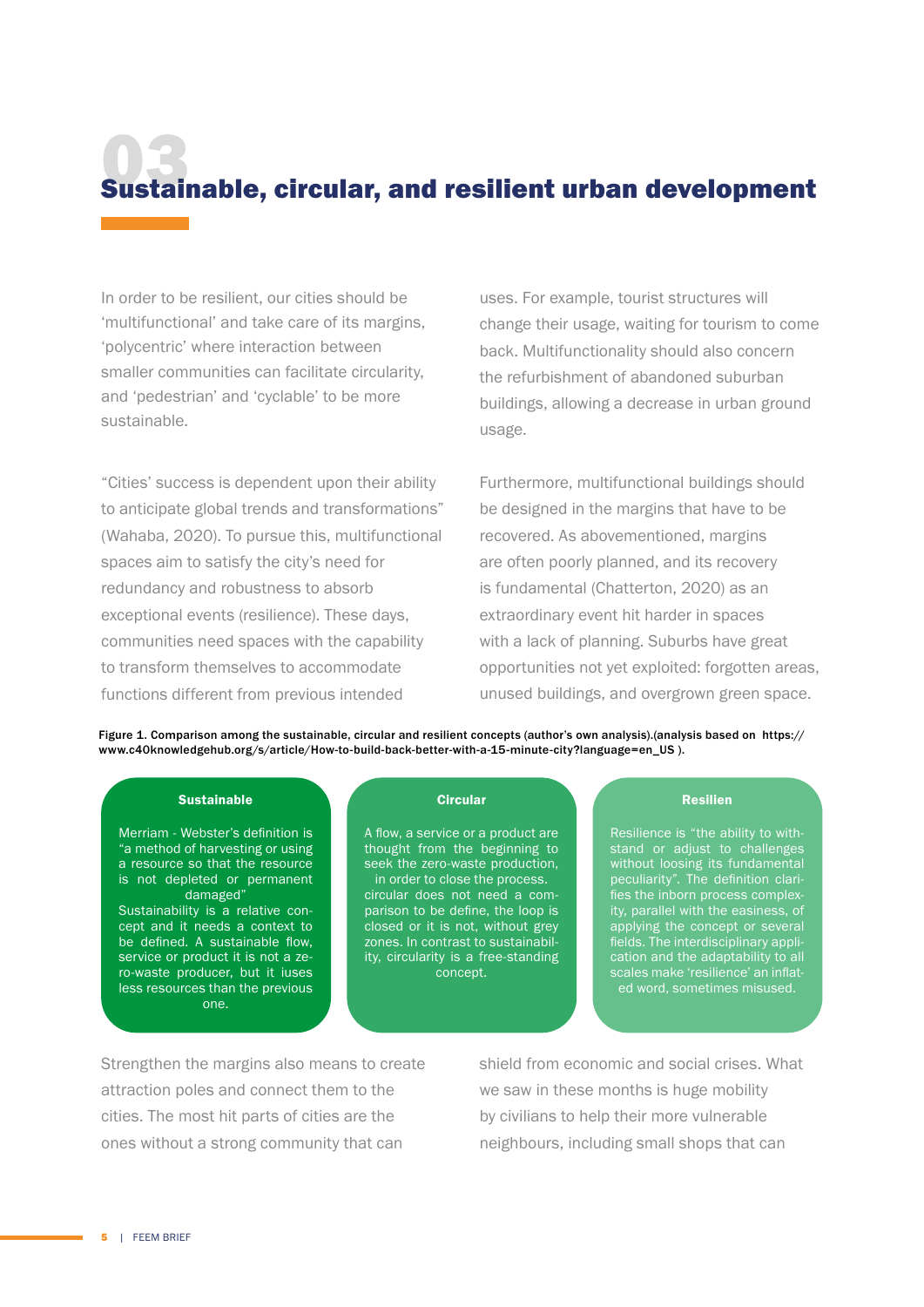rely on retail and inhabitants that decide to shop downstairs (avoiding malls). A stronger district can improve the local economy and look at a circular society. Following that, is important to bring back manufacturers in the urban context, to create and boost employment. The polycentric city allows a reduction of public and private transports congestion. Decentralize the main services of a city means to change the flux of people needing to reach together the same area. It means to cut the distances and promote green transportation. Many municipalities designed kilometers of cycleway and pedestrian areas as first measures to promote a new sustainable mobility that supports the social distancing. Apart from the ecological benefits of a free car city, more pedestrian e cyclable paths can improve many different aspects of inhabitants life: fewer road accidents, less sound pollution, to shop during daily trips in local stores and supervise the changings of the neighbourhood, finally more social interaction when meeting an acquaintance (stop the car is not always possible) that strengthens the sense of community. All these practices can support an individual, healthy, more sustainable life.

in the newborn "15 minutes neighbourhood" concept. The concept is in direct contrast to the dominant urban planning paradigms where residential areas are separated from work, industry, retail, education, and entertainment (C40, 2020). Indeed, in a "15 minutes city" inhabitants are able to meet most of the essential facilities by an easy walk or a few minutes cycle. Therefore, municipalities and majors may tailor the guide principles (see Figure 2) of the concept to their city's inner characteristics and to respond to specific local issues. The starting point should be establishing a vision for the city and setting out which goal we want to achieve in all city neighbourhoods, and gradually involving the residents in the process. Practically, the purpose of the "15 minutes neighbourhood" is to create a city composed of sized, people-friendly, complete, and connected neighbourhoods. These interconnected autonomous 'islands' may be easily unsewn as needed, without compromise the whole functioning of the urban system. Thereby the city acquires flexibility and resilience to respond to extraordinary phenomena, each island can better manage circularity in a confined area, and sustainability is promoted at different levels generally.

All these urban moves can be summarized

#### Figure 2. Guide principles of the 15-minutes city.

*(analysis based on https://www.c40knowledgehub.org/s/article/How-to-build-back-better-with-a-15-minute-city?language=en\_US ).*

**TT** PARTICIPATORY - inclusive engagement process of residents  $\mathbb{Z}^{\blacksquare}$  ESSENTIALS - easy access to goods and services, as groceries, fresh food and healthcare HH<br>THA HOUSES DIVERSITY - different sizes and level of affordability, for many types of households DECENTRALITY - smaller scale offices, retails, co-working spaces to work close to home  $\sqrt{\textcircled{\tiny o}}$  FLEXIBILITY - encourage the multiuse of building and public spaces MOBILITY - reallocating street space to pedestrians and cyclists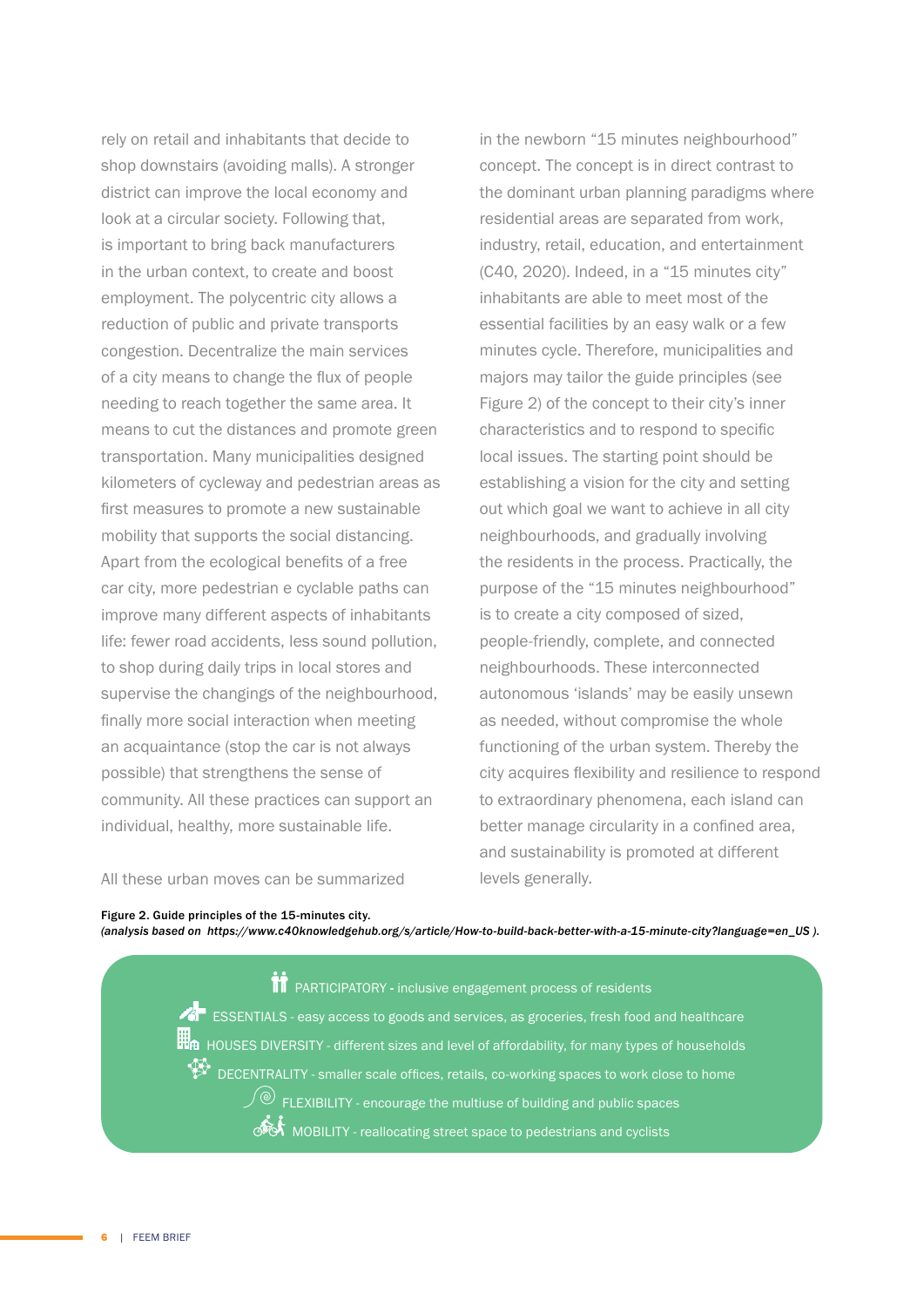# Conclusion

Over the centuries, the most radical urban changes happened due to the sanitarian crisis mainly. Today we are once again in a sanitarian emergency and this could be an opportunity to learn and rethink our urban spatiality. What came out from this recovery period is that urban density is not all the same. Indeed, few denser cities were abler to manage virus spread than others less or equal dense. In those cases, the difference lies in the quality of urban planning.

Even before the crisis, there was particular attention on the impact of urban planning on the life quality of inhabitants, and the debate on it led to specific policy developments, several times with confusing outcomes. Nowadays, experts and academics stress the urgency of necessity to transform our city into spaces whether actually enhance the quality of life. The solutions to achieve this bold changeover should be multiples and various, the measures should draw fully from the radical ideas of yesterday to transform them into new pragmatical choices (Chatterton, 2020).

The tool that may facilitate the transition is the recent concept of '15 minutes neighbourhood', which leads to creating a city assembled by sized, people-friendly, complete, and connected neighbourhoods. The guideline for policymakers suggests to include residents in the engagement process of neighbourhood transformation, provide easy access to goods and essential services, supply houses diversity to accommodate many types of households, foster decentralization of activities by advocating smaller scale offices, retail, co-working spaces to ease working close to home, encourage the flexibility of buildings and public spaces and reallocate street space to pedestrians and cyclists.

The 'multifunctional', 'polycentric', 'pedestrian', and 'cyclable' concepts may be tailored worldwide, and, starting from that, our cities will be more resilient, circular, and sustainable.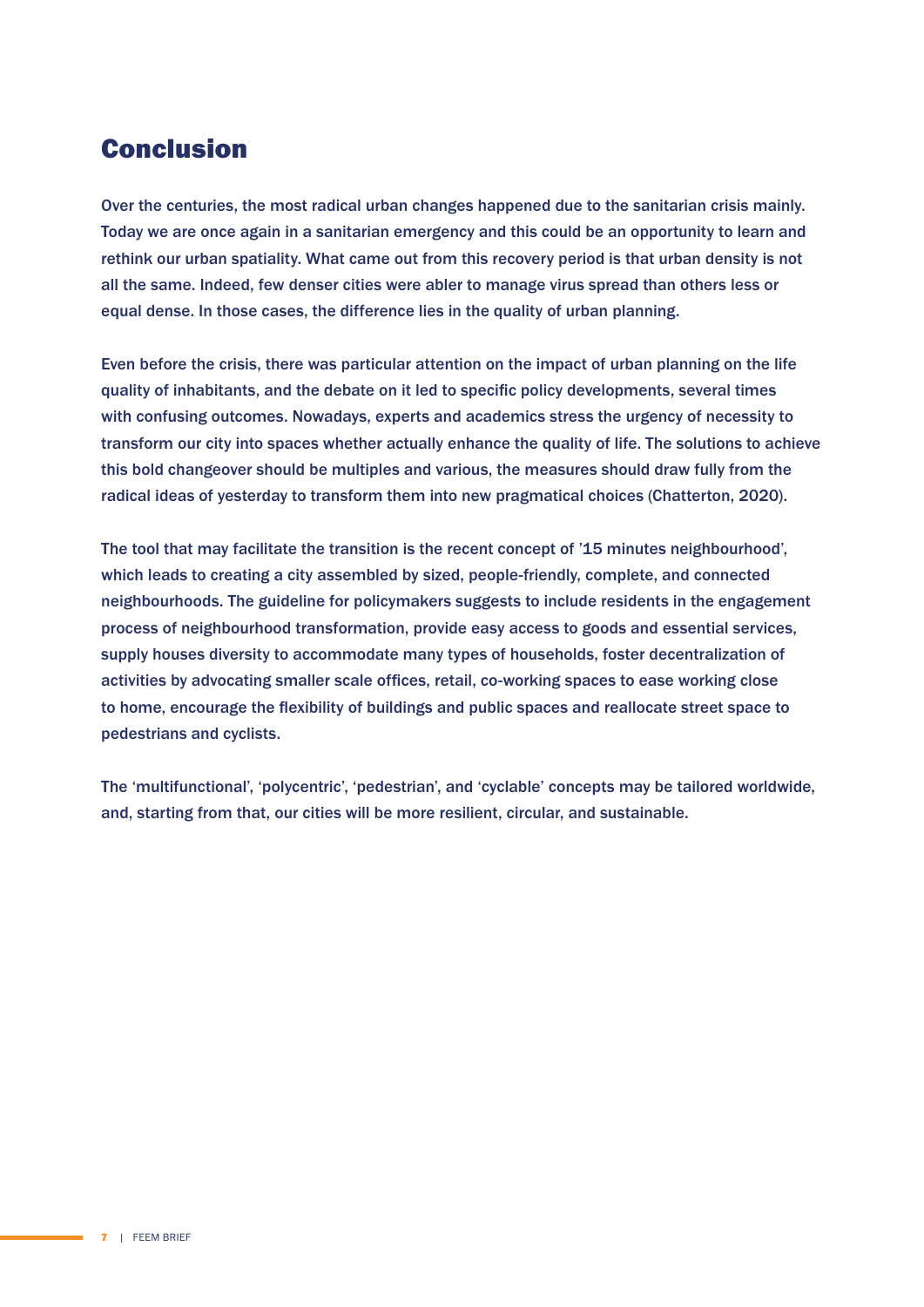# References

**Budds, D. (2020).** Design in the age of Pandemics. Throughout history, how we design and inhabit physical space has been a primary defense against epidemics. Curbed. Availabe at: https://www.curbed. com/2020/3/17/21178962/design-pandemicscoronavirus-quarantine

### C40 Cities Climate Leadership Group (2020).

How to build back better with a 15-minute city. Available at: https://www.c40knowledgehub.org/s/ article/How-to-build-back-better-with-a-15-minutecity?language=en\_US

Chatterton P. (2020). Coronavirus: we're in a real-time laboratory of a more sustainable urban future. The conversation. Available at: https:// theconversation.com/coronavirus-were-in-a-realtime-laboratory-of-a-more-sustainable-urbanfuture-135712

De Jong, M., Joss, S., Schraven, D., Zhan, C., & Weijnen, M. (2015). Sustainable-smart-resilientlow carbon–eco–knowledge cities; making sense of a multitude of concepts promoting sustainable urbanization. Journal of Cleaner production, 109, 25-38.

**Fang, W. & Wahba, S. (2020).** Urban density is not an enemy in the Coronavirus Fight: evidence from China. World Bank. Available at: https://blogs. worldbank.org/sustainablecities/urban-density-notenemy-coronavirus-fight-evidence-china

Floria, D. (2020). The geography of Coronavirus, What do we know so far about the types of places that are more susceptible to the spread of Covid-19? In the U.S., density is just the beginning of the story. Bloomberg CityLab. Available at: https://www. bloomberg.com/news/articles/2020-04-03/whatwe-know-about-density-and-covid-19-s-spread

FEEM. (2019). Economia circolare: aprire lo sguardo per chiudere il cerchio. Equilibri. Rivista per lo sviluppo sostenibile. n.1

Paiho, S., Mäki, E., Wessberg, N., Paavola, M., Tuominen, P., Antikainen, M., ... & Jung, N. (2020). Towards circular cities—Conceptualizing core aspects. Sustainable Cities and Society, 102143.

**UNEP. (2011).** Towards a Green Economy: Pathways to Sustainable Development and Poverty Eradication - A Synthesis for Policy Makers. www.unep.org/ greeneconomy

Wahba. S. (2020). Cities are on the front lines of Covid 19. World Bank. Available at: https://blogs. worldbank.org/sustainablecities/cities-are-frontlines-covid-19